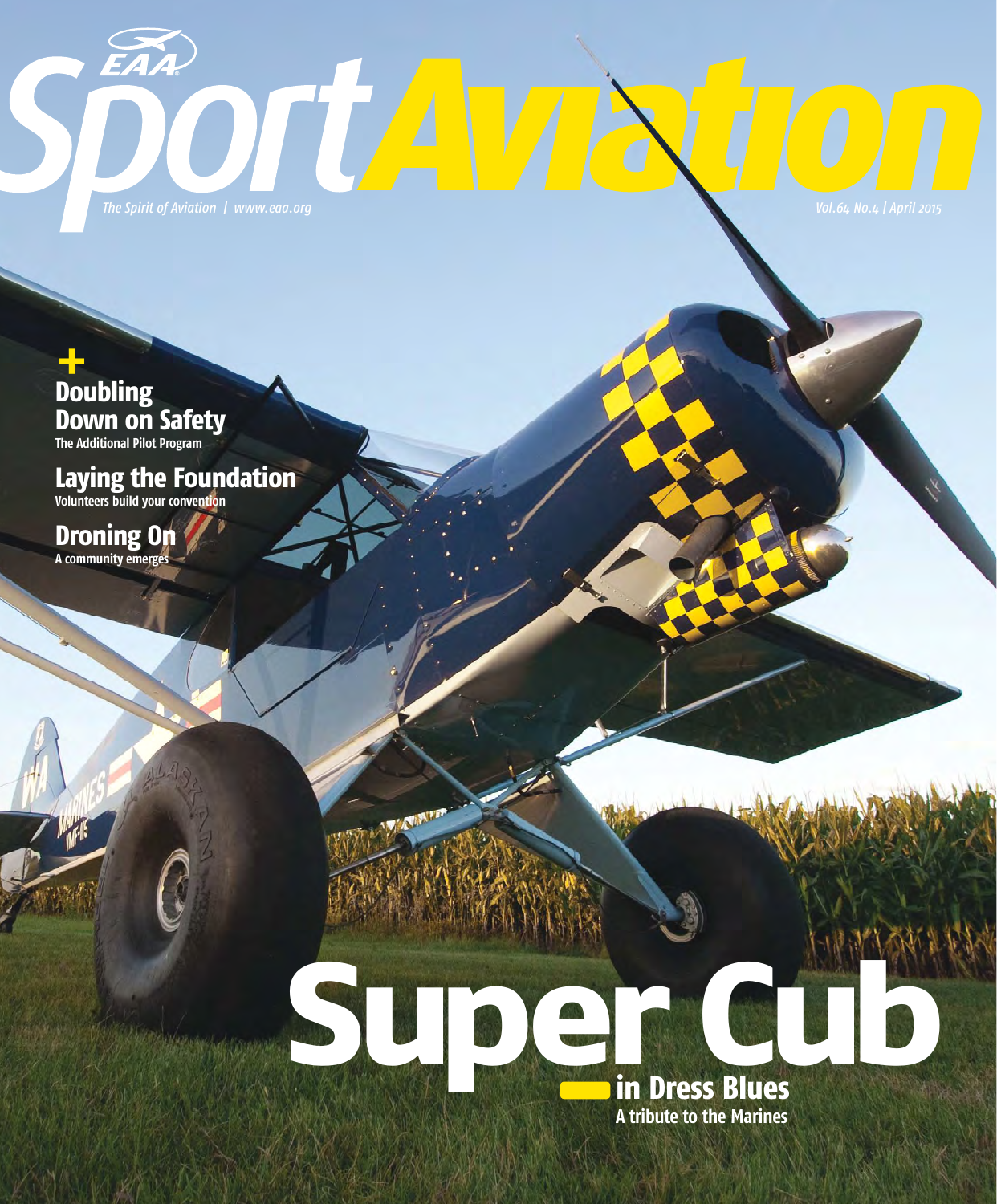



## **Angle of Attack Indicators**

**BY CHARLIE PRECOURT** Making them work for you

CHARLIE PRECOURT

**COMMENTARY / FLIGHT TEST** 

**ANGLE OF ATTACK INDICATORS** have been in wide use in military aircraft for decades but never had a lot of play in general aviation until recently. The March 2015 Advocacy and Safety section of *Sport Aviation* highlighted studies by the General Aviation Joint Steering Committee that found loss of control to be responsible for 40 percent of GA aircraft fatalities. The GAJSC also prioritized angle of attack (AOA) indicators as a top recommended safety enhancement for both new and existing aircraft. The FAA has now taken steps to make it easier for these systems to be retrofitted into our existing fleet; they can be a great addition to the cockpit for enhancing situation awareness and avoiding flight too close to stall. Like any other cueing device, however, they must be understood and used properly to be effective.

 "AOA systems are not in wide use in GA. The GA community should embrace to the fullest extent the stall margin awareness benefits of these systems. To help the GA community understand the safety benefits of AOA systems, a public education campaign should be developed by industry and the FAA. GA aircraft manufacturers should work to develop cost effective AOA installations and retrofit systems for the existing GA airplane fleet. Owners and operators of GA aircraft should be encouraged to install AOA systems in their aircraft." GAJSC: Loss of Control, Approach and Landing, Final Report

 In many military high-performance aircraft the weight of fuel and weapons can be a significant percentage of the gross takeoff weight. We flight-tested the F-15E to a gross weight of 81,000 pounds. Of that about one-third was fuel, and another third was external weapons capability, which meant the appropriate speed to

fly final approach varied dramatically depending on how much fuel and weaponry you had remaining.

 Even the much lighter T-38 at 12,500 pounds' gross weight had nearly a third of that weight in fuel. Final approach speed at nearly full fuel calculated out at 185 knots but for normal end-of-mission fuel levels we flew final at 155 knots, a difference of 30 knots. We typically calculated the approach speed before each landing using a memory aid, based on fuel remaining, but with the AOA indicator on board we flew final at the same AOA indication regardless of the weight or configuration differences, dramatically reducing pilot workload and keeping us constantly aware of our margin above stall. We trained to cross-check the expected airspeed with the AOA indicator, giving us independent confirmations we were where we wanted to be on approach.

 Even if most GA aircraft don't have very large variations in optimum final approach airspeed with gross weight and configuration changes, we can still extract the same benefit of increased awareness of stall margin. AOA systems typically have three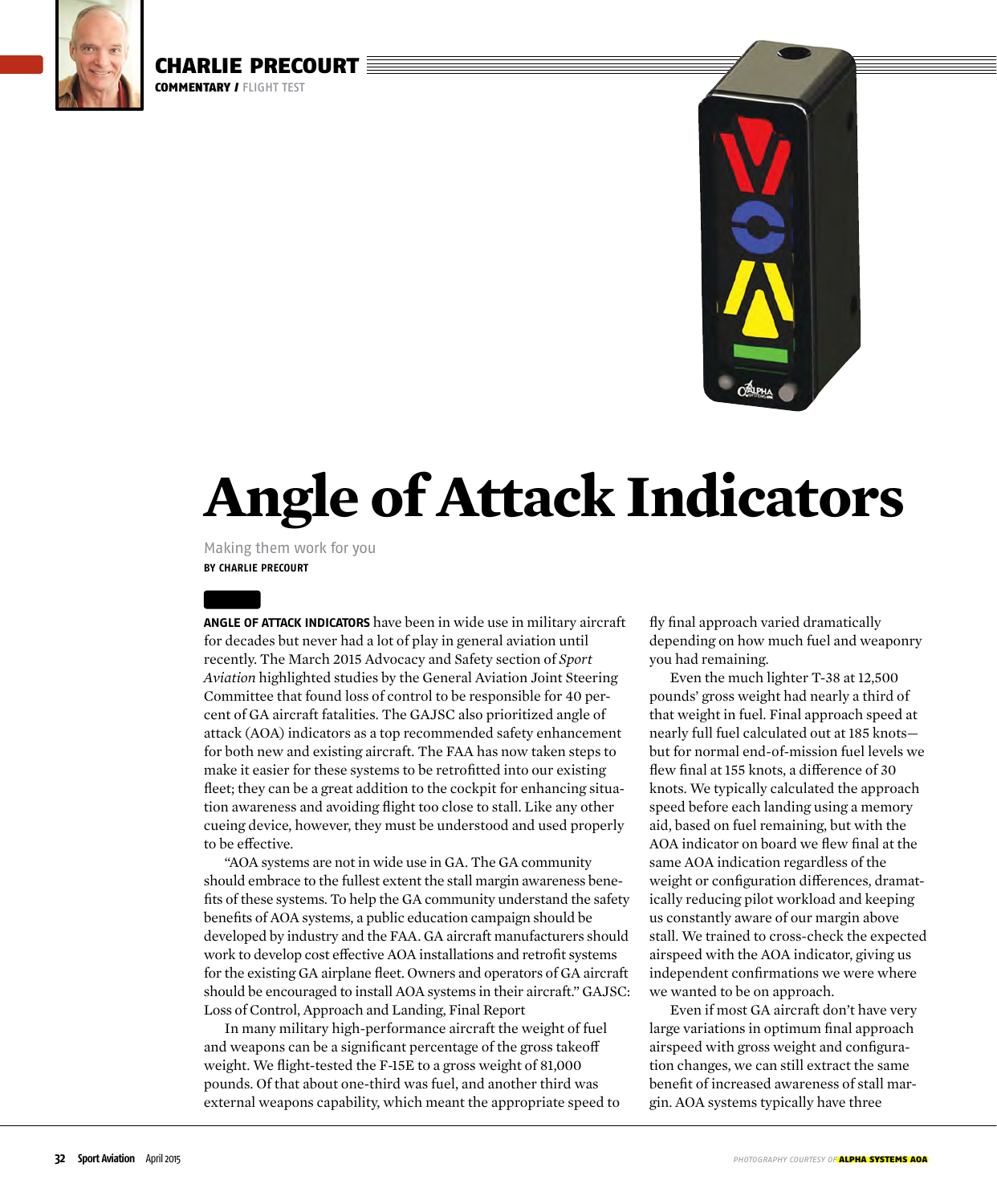elements of importance to the pilot: the AOA indicator gauge, the AOA indexer, and an AOA-driven stall-warning device (horn or stick shaker, for example). Not all systems will have all three of these elements, but the best ones will. A minimum system often has only the indexer, which is an illuminated display normally mounted on the glare shield in the pilot's view.

 The AOA gauge typically will display a range starting from the zero lift angle of attack up to stall angle of attack, or the angle of attack for maximum lift coefficient. Most do not show the actual angle of attack value in degrees, but instead are calibrated in units that make it easy for the pilot to see where the aircraft is between the two extremes. In the T-38 that range went from 0 to 1.1. The F-15 went from 0 to 45, and the F-4 went from 0 to 30. But each had markings calibrated to show where optimum approach speed AOA was, as well as where stall was.

The significance of the differences has to do with the calibration of the AOA installation, which is also an important aspect of installation of the AOA devices now available for retrofit on GA aircraft. Since the AOA sensor probes are sometimes on the fuselage or on the nose of an aircraft and sometimes on the wing leading edge, a calibration has to be made that ensures the gauge displays the zero lift, optimum approach, and stall angles of attack correctly (the better systems available on the market also accommodate input for gear and flap position, but not all do). Once the calibration is made correctly, the gauge and indexer will



# LIGHT SPORT FREEDOM RV PERFORMANCE

### ES, WE HAVE YOUR SF43.

503-678-6545 www.vansaircraft.com



We're putting in 55 new<br>hangars to fit anything<br>from a Mooney Mite to<br>a legendary Twin Beech.



Give your airplane a nice new home at the greatest little 1930s airport on earth.<br>Go to flabobairport.org for the full story.



 $951 - 683 - 2309$  Randolph